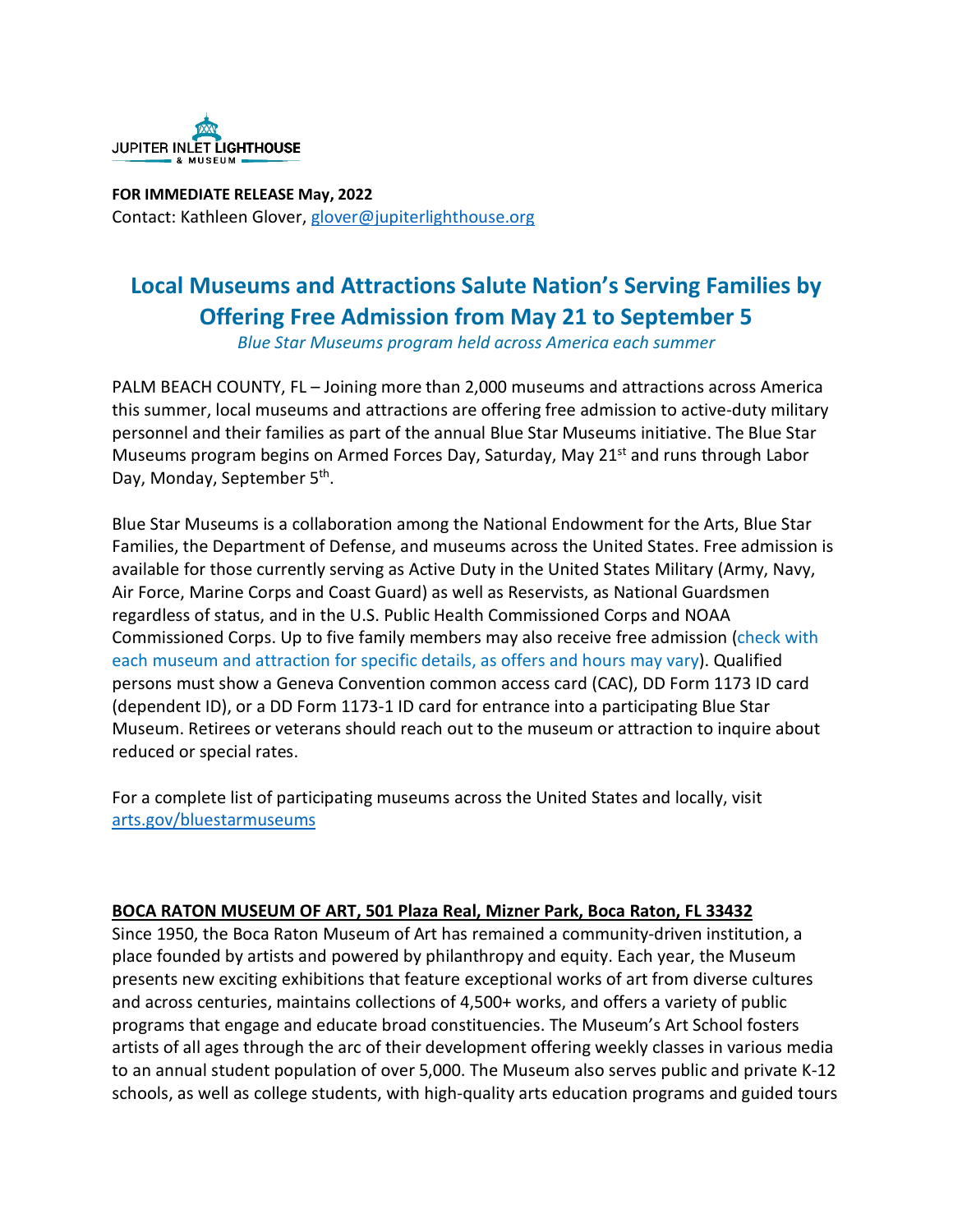of exhibitions and collections. Currently on view: *Art of the Hollywood Backdrop* (through January 22, 2023), *Bonnie Lautenberg: Art Meets Hollywood* (through August 21, 2022). [bocamuseum.org](http://bocamuseum.org/) / (561) 392-2500

*Blue Star Museum passes are available by showing your military ID at the front desk.*

### **COX SCIENCE CENTER AND AQUARIUM, 4801 Dreher Trail North, West Palm Beach, FL 33405**

The mission of the Cox Science Center and Aquarium is to "open every mind to science" and the indoor/outdoor venue features more than 100 hands-on educational exhibits, a 10,000 gallon fresh and salt water aquarium, digital planetarium, Pre-K focused "Discovery Center," 18-hole conservation-themed Mini Golf Course and quarter mile long outdoor science trail. The 2022 summer exhibitions are "Mindbender Mansion" a place full of brainteasers and interactive challenges that will test even the most experienced puzzlers, and "Images of Science", a collection of 20 remarkable images showcasing the research of Max Planck Society scientists from around the world. [CoxScienceCenter.org](http://coxsciencecenter.org/) / (561) 832-1988 *Blue Star Museum passes (limit of 4) must be redeemed in person at the admissions counter*

#### **HENRY MORRISON FLAGLER MUSEUM, One Whitehall Way, Palm Beach, FL 33480**

When it was completed in 1902, Whitehall, Henry Flagler's Gilded Age estate in Palm Beach, was hailed by the *New York Herald* as "more wonderful than any palace in Europe, grander and more magnificent than any other private dwelling in the world." Today, Whitehall is a National Historic Landmark and is open to the public as the Flagler Museum, featuring guided tours, changing exhibitions and special programs. Starting on Flag Day, June 14<sup>th</sup>, an example of each of the 20 versions of the American flag that flew over our country during Henry Flagler's lifetime (1830-1913) will be on display inside the Flagler Kenan Pavilion through Independence Day, July  $4^{\text{th}}$ . [flaglermuseum.us](http://flaglermuseum.us/) / (561) 655-2833

*Blue Star Museum passes are available by showing your military ID at the entry kiosk or may be reserved in advance by calling (561) 655-2833 ext. 10.*

#### **JUPITER INLET LIGHTHOUSE & MUSEUM, 500 Captain Armour's Way, Jupiter, FL 33469**

The Jupiter Inlet Lighthouse & Museum offers a variety of experiences including climbing tours of the landmark 1860 Lighthouse. Explore our nature pathways to discover the 1892 Tindall Pioneer Homestead & Gardens, Seminole Chickee & Native American Kiosks. Then stroll up the path to discover the observation pier and the Keeper's Workshop Interactive Exhibit "Keeping the Light at Jupiter Inlet." Visitors can explore over 5,000 years of history on their own with our smartphone app (Tues-Sun) or enjoy a docent guided tour (Tues-Fri.) Enjoy the waterfront interpretive nature trails also located at the national heritage site. [jupiterlighthouse.org](http://www.jupiterlighthouse.org/) / (561) 747-8380

*Blue Star Museum admission passes must be redeemed at admission counter with Military ID (limit 6.)*